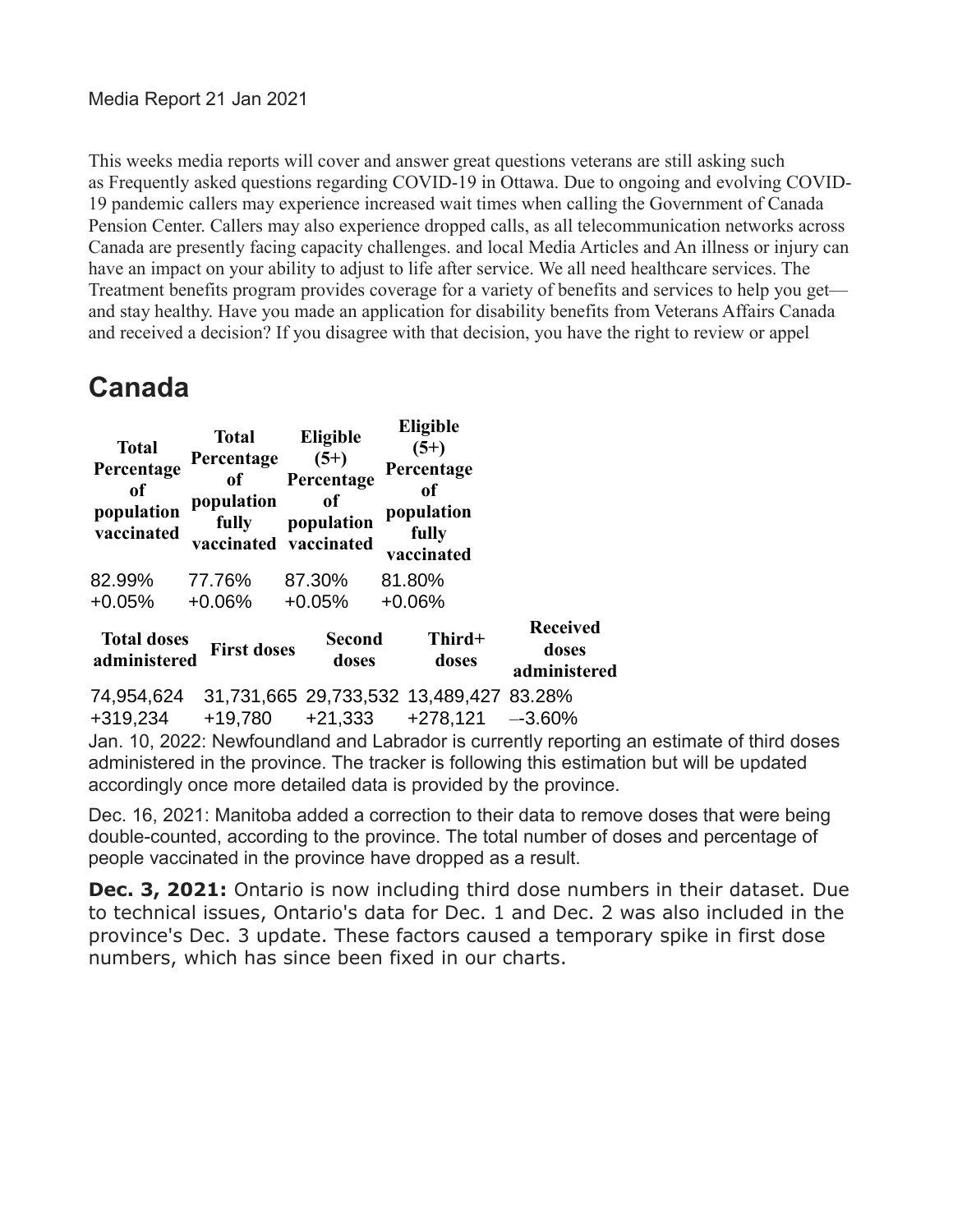#### **NATO NEWS AND THOUGHTS [From SHELLDRAKE] 21 JANUARY 2022**

#### **Mental Health Benefits (Notice of Pre-publication). A technical briefing was held via ZOOM on 13 January. There were 40 participants. My Observations follow:**

•any veteran can apply. There is no questions about Terms of Release [a dishonorable release is not a barrier];

•this is not a reimbursement program – veterans will be given a Blue Cross "K" card; •the veteran does not need a mental health diagnosis – he/she can attest that their mental health disability is attributable to military service and coverage starts once the disability claim is received;

•in order to get coverage the veteran has to apply for a disability benefit. They will get up to two years coverage while a VAC approval process is taking place, If a decision is made the veteran gets coverage for two years;and

•treatment coverage is for counseling and prescription Drugs

#### Russia and NATO

Russia 2022 (source GeoPolitical Futures 18 Jan 2022)

#### Imperatives

•Regain control of, or at least neutralize, the buffer states. •Improve relations with Europe to help develop the economy. •Undermine NATO by dividing the EU.

#### **Constraints**

•Russia's sheer size and geographic composition strain economic development. •Russia can offer military assistance but minimal economic assistance to buffer states it needs to influence.

•Historically unpredictable relations with China require diversions of assets to its Far East.

#### Analysis

Nearly every political entity seated in what we now call Russia has been plagued with the same problem: It was so vast that it could not be efficiently or prosperously governed. This fundamental weakness was compounded by the fact that it was always vulnerable to invasion from its west, so it had to dominate its borderlands and thus establish buffer zones to put even more distance between its heartland and its enemies in Europe. In a way, the Soviet Union achieved the dreams of the czars of old by securing Moscow through an array of satellite states.

The collapse of the Soviet Union stripped Russia of its buffer zones. States of the southern Caucasus (Azerbaijan, Georgia and Armenia) broke away, as did all of Central Asia and the Baltics. The most important regions it lost were Ukraine and Belarus, which lie along the North European Plain, the avenue by which Russia had been attacked for centuries.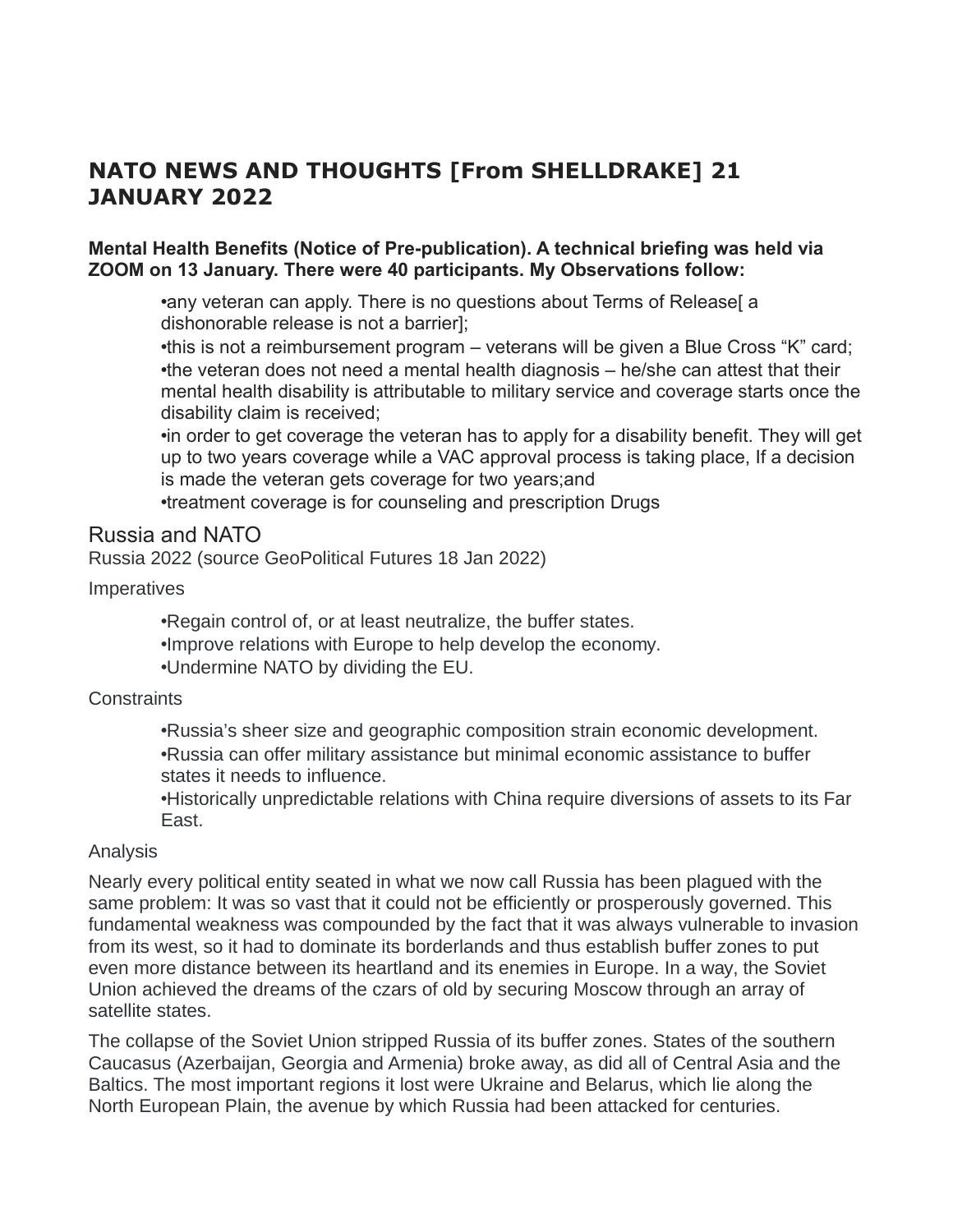Worse, the new Russian state was incapable of either improving the economy or, in improving the economy, avoiding traditional pitfalls of wealth inequality. Whereas Russia had once been poor but secure, it was now poor and weak.

Moscow thus had two imperatives. The first was, absent formal integration, to regain influence in its buffer zones, especially those that border Europe. The second was to create an economy that generated strength and, more important, created a system of buffer regions interested in joining rather than being relegated to security blankets. In other words, Russia doesn't want restive buffers.

Russia spent much of 2021 pursuing the first imperative, most notably in Belarus and Ukraine and in the southern Caucasus. The second imperative, though, is arguably more essential. Russia's weakness as a great power has been the restiveness of its buffers. Russia needs an economy that is able to sustain its buffers without alienating them or crippling the mainland Russian economy. Russia has never successfully done this, not during the imperial era, not in the Soviet era and not in the current era.

But if it has any chance to do so, Russia must have access to markets, expertise, partnerships and capital. The place that fills all these needs is Europe. Which means Russia, in an economic sense, must be part of the European system. It has taken a step with energy, but the sale of hydrocarbons (and other raw materials) will not make Russia secure. It has to be able to operate at the leading level of economies, something that requires a strong relationship with Europe generally and with Germany in particular. In 2022, this dynamic will hover over the resolution of borderland disputes in Ukraine and elsewhere.

To be sure, achieving all that Russia hopes to achieve — improving commercial ties with Europe, creating buffer states that are happy to be buffer states and so on — will almost certainly generate tension at home. For one thing, capital is controlled largely by the state and by the oligarchs, neither of whom will be eager to integrate their wealth into European models. For another, if the supply chain crisis wrought by the pandemic persists, it will be impossible for Russia to obtain the necessary technologies quickly enough to make much of a difference this year. Last, there is a long, rich history of culture that will simply make it difficult for Russia to "Europeanize" its economy.

Therefore, Russia is likely to achieve through threats and diplomacy an effective approximation of its strategic needs. Moscow's ability to align this solution with an economic solution is far less likely because the solution requires the destruction or transformation of the current financial system, a cultural transformation and the easing of COVID-19. Russia will likely retain at least political control of its buffers, but it will likely lack the economic means for a new relationship with the buffers.

Forecast

•

•Russia will continue to conduct covert and non-military operations to take control and maintain control of its buffers.

•These operations will rankle the United States and Europe.

#### **Hypertension and Vascular Impairment**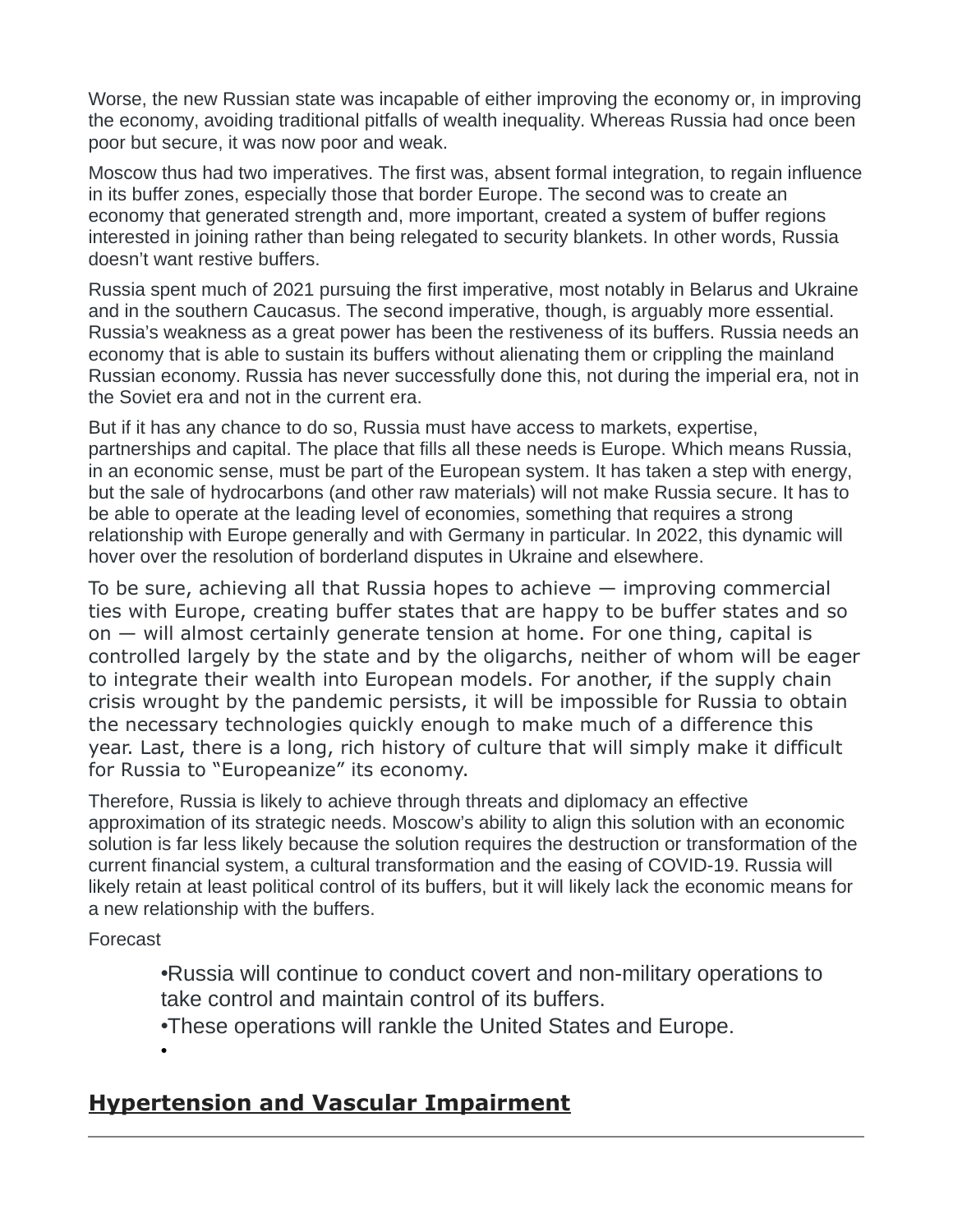#### **Contents**

- [Introduction](https://www.veterans.gc.ca/eng/health-support/physical-health-and-wellness/compensation-illness-injury/disability-benefits/benefits-determined/table-of-disabilities/ch-13-2006#a01)
- [Rating Tables](https://www.veterans.gc.ca/eng/health-support/physical-health-and-wellness/compensation-illness-injury/disability-benefits/benefits-determined/table-of-disabilities/ch-13-2006#a02)
- [Other Impairment Hypertension](https://www.veterans.gc.ca/eng/health-support/physical-health-and-wellness/compensation-illness-injury/disability-benefits/benefits-determined/table-of-disabilities/ch-13-2006#a03)
- [Other Impairment Peripheral Vascular Arterial Disease](https://www.veterans.gc.ca/eng/health-support/physical-health-and-wellness/compensation-illness-injury/disability-benefits/benefits-determined/table-of-disabilities/ch-13-2006#a04)
- [Other Impairment Varicose Veins](https://www.veterans.gc.ca/eng/health-support/physical-health-and-wellness/compensation-illness-injury/disability-benefits/benefits-determined/table-of-disabilities/ch-13-2006#a05)
- [Other Impairment Deep Vein Thrombosis](https://www.veterans.gc.ca/eng/health-support/physical-health-and-wellness/compensation-illness-injury/disability-benefits/benefits-determined/table-of-disabilities/ch-13-2006#a06)
- [Other Impairment Aneurysms and Intra-vascular Conditions](https://www.veterans.gc.ca/eng/health-support/physical-health-and-wellness/compensation-illness-injury/disability-benefits/benefits-determined/table-of-disabilities/ch-13-2006#a07)
- [Other Impairment Raynaud's Disease/phenomenon](https://www.veterans.gc.ca/eng/health-support/physical-health-and-wellness/compensation-illness-injury/disability-benefits/benefits-determined/table-of-disabilities/ch-13-2006#a08)
- [Other Impairment Frostbite, Immersion Foot, and Other Cold Injuries](https://www.veterans.gc.ca/eng/health-support/physical-health-and-wellness/compensation-illness-injury/disability-benefits/benefits-determined/table-of-disabilities/ch-13-2006#a09)
- Tables and Steps
	- [Table 13.1](https://www.veterans.gc.ca/eng/health-support/physical-health-and-wellness/compensation-illness-injury/disability-benefits/benefits-determined/table-of-disabilities/ch-13-2006#t01) Other Impairment Hypertension
	- [Steps to Determine Hypertension Impairment Assessment](https://www.veterans.gc.ca/eng/health-support/physical-health-and-wellness/compensation-illness-injury/disability-benefits/benefits-determined/table-of-disabilities/ch-13-2006#a10)
	- [Table 13.2](https://www.veterans.gc.ca/eng/health-support/physical-health-and-wellness/compensation-illness-injury/disability-benefits/benefits-determined/table-of-disabilities/ch-13-2006#t02) Other Impairment Peripheral Vascular Arterial Disease
	- [Table 13.3](https://www.veterans.gc.ca/eng/health-support/physical-health-and-wellness/compensation-illness-injury/disability-benefits/benefits-determined/table-of-disabilities/ch-13-2006#t03) Other Impairment Varicose Veins
	- [Table 13.4](https://www.veterans.gc.ca/eng/health-support/physical-health-and-wellness/compensation-illness-injury/disability-benefits/benefits-determined/table-of-disabilities/ch-13-2006#t04) Other Impairment Deep Venous Thrombosis (D.V.T.)
	- [Table 13.5](https://www.veterans.gc.ca/eng/health-support/physical-health-and-wellness/compensation-illness-injury/disability-benefits/benefits-determined/table-of-disabilities/ch-13-2006#t05) Other Impairment Aneurysms and Intra-Vascular **Conditions**
	- [Table 13.6](https://www.veterans.gc.ca/eng/health-support/physical-health-and-wellness/compensation-illness-injury/disability-benefits/benefits-determined/table-of-disabilities/ch-13-2006#t06) Other Impairment Raynaud's Disease/Phenomenon
	- [Table 13.7](https://www.veterans.gc.ca/eng/health-support/physical-health-and-wellness/compensation-illness-injury/disability-benefits/benefits-determined/table-of-disabilities/ch-13-2006#t07) Other Impairment Frostbite, Immersion Foot, and Other Cold Injuries
	- [Steps to Determine the Vascular Impairment Assessment](https://www.veterans.gc.ca/eng/health-support/physical-health-and-wellness/compensation-illness-injury/disability-benefits/benefits-determined/table-of-disabilities/ch-13-2006#a12)

#### **Introduction**

This chapter provides criteria for assessing permanent impairment from entitled hypertension and non-cardiac vascular conditions.

Non-cardiac vascular conditions include peripheral vascular arterial disease, varicose veins, deep vein thrombosis, aneurysm and intra-vascular conditions, Raynaud's disease/phenomenon, and conditions associated with cold exposure such as frostbite.

Thoracic outlet syndrome causing vascular impairment only is rated on individual merits.

No additional rating will be given from [Chapter 22,](https://www.veterans.gc.ca/eng/services/after-injury/disability-benefits/benefits-determined/table-of-disabilities/ch-22-2006) Skin impairment as a result of skin manifestations due to conditions rated within this chapter.

# **Rating Tables**

This chapter contains six "Other Impairment" tables which may be used to rate entitled hypertension and/or non-cardiac vascular conditions.

The tables within this chapter are:

Rating Tables

#### **Table Loss of Function Other Impairment**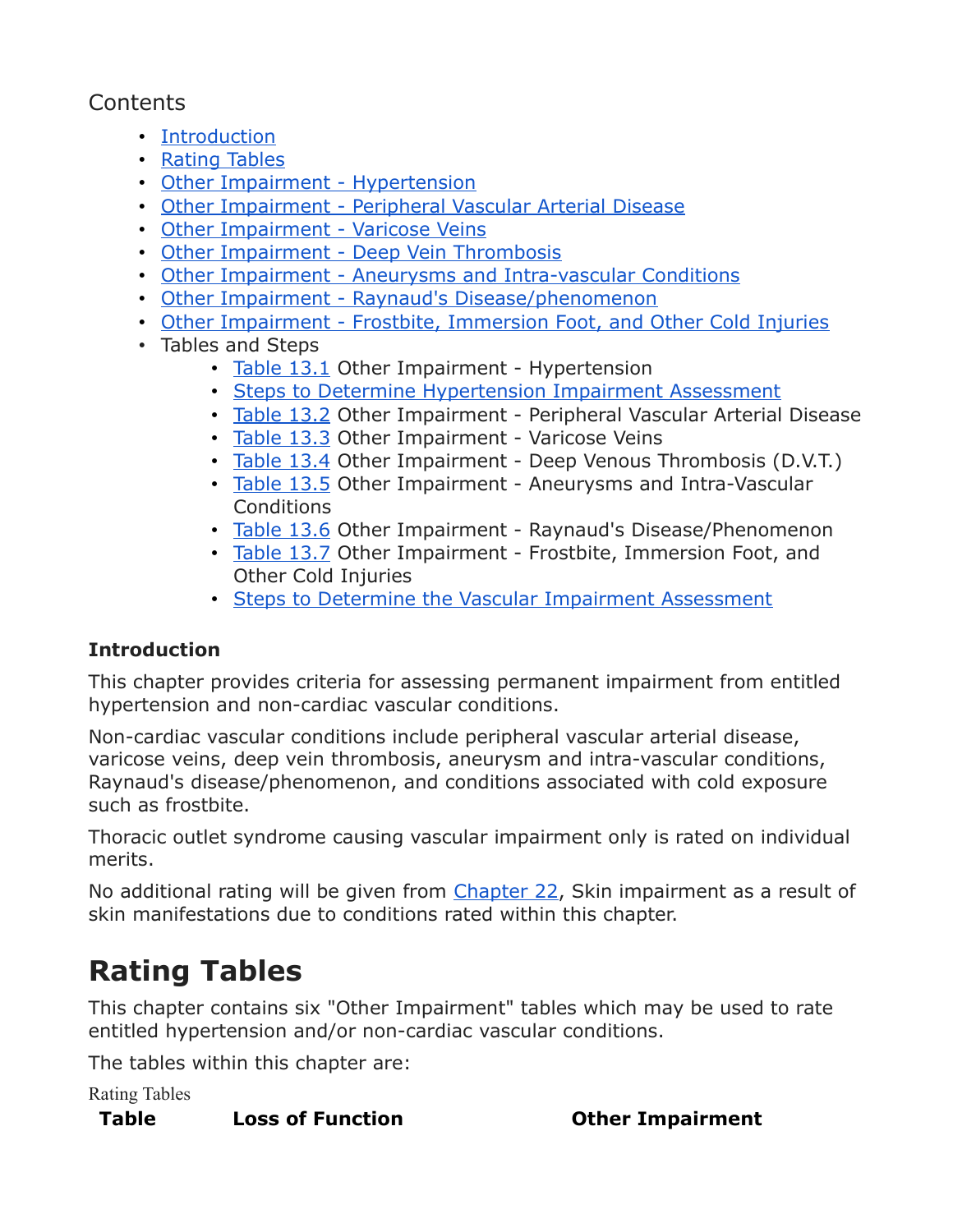| <b>Table</b>                | Other Impairment -                                                          | This table is used to rate impairment                                                                            |
|-----------------------------|-----------------------------------------------------------------------------|------------------------------------------------------------------------------------------------------------------|
| <u>13.1</u>                 | Hypertension                                                                | from hypertension.                                                                                               |
| <b>Table</b>                | Other Impairment - Peripheral                                               | This table is used to rate impairment                                                                            |
| 13.2                        | <b>Vascular Arterial Disease</b>                                            | from peripheral vascular arterial disease.                                                                       |
| <b>Table</b>                | Other Impairment - Varicose                                                 | This table is used to rate impairment                                                                            |
| <u>13.3</u>                 | Veins                                                                       | from varicose veins.                                                                                             |
| <b>Table</b>                | Other Impairment - Deep Vein                                                | This table is used to rate impairment                                                                            |
| 13.4                        | Thrombosis                                                                  | from deep vein thrombosis.                                                                                       |
| <b>Table</b><br><u>13.5</u> | Other Impairment - Aneurysm<br>and Intra-Vascular Conditions                | This table is used to rate impairment<br>from aneurysms and intra-vascular<br>conditions of the larger arteries. |
| <b>Table</b>                | Other Impairment - Raynaud's                                                | This table is used to rate impairment                                                                            |
| <u>13.6</u>                 | Disease/Phenomenon                                                          | from Raynaud's disease/phenomenon.                                                                               |
| <b>Table</b><br><u>13.7</u> | Other Impairment - Frostbite,<br>Immersion Foot, and Other<br>Cold Injuries | This table is used to rate impairment<br>from conditions associated with cold<br>exposure.                       |

## **Other Impairment - Hypertension**

[Table 13.1](https://www.veterans.gc.ca/eng/health-support/physical-health-and-wellness/compensation-illness-injury/disability-benefits/benefits-determined/table-of-disabilities/ch-13-2006#t01) is used to rate impairment from hypertension. Only one rating may be selected. If more than one rating is applicable, the ratings are compared and the highest selected.

Sustained, uncontrolled elevation of blood pressure over a period of time may result in impairment of other organ systems. The rating for hypertension does not include impairment due to end/target organ damage with the exception of hypertrophy of the left ventricle.

When entitled hypertension conditions result in permanent impairment of other organ systems, a consequential entitlement decision is required. If awarded, the resulting impairment of that organ system(s) will be rated using the applicable body system specific table(s).

If non-entitled conditions or conditions rated within another chapter/table of the Table of Disabilities are contributing to the overall impairment, then the Partially Contributing Table (PCT) must be applied to arrive at the rating which is due to the entitled condition(s) rated within this table.

### **Other Impairment - Peripheral Vascular Arterial Disease**

[Table 13.2](https://www.veterans.gc.ca/eng/health-support/physical-health-and-wellness/compensation-illness-injury/disability-benefits/benefits-determined/table-of-disabilities/ch-13-2006#t02) is used to rate impairment from entitled peripheral vascular arterial disease. Only one rating may be selected for the lower limbs as one functional unit.

When entitled peripheral vascular arterial disease conditions result in permanent impairment of other organ systems, a consequential entitlement decision is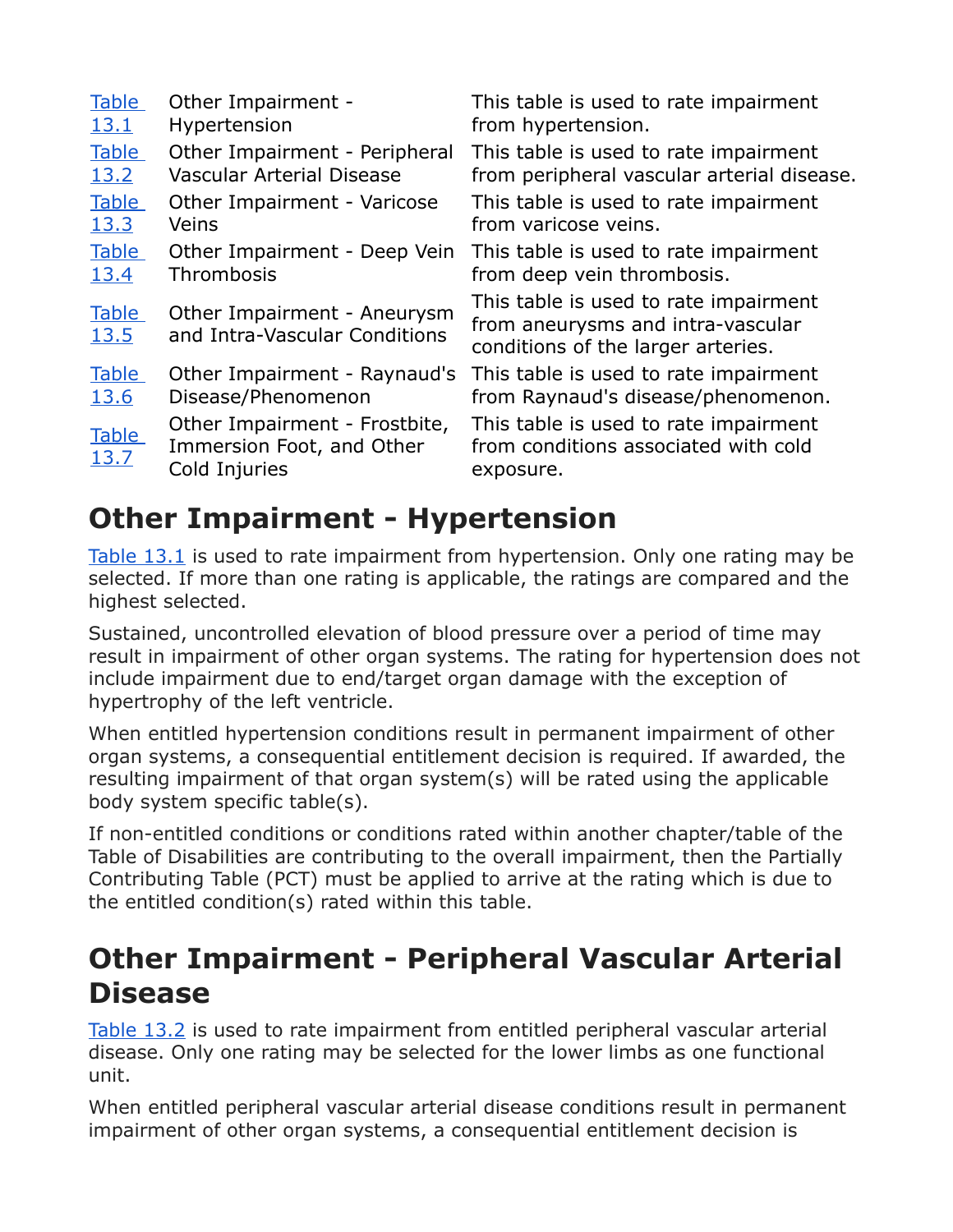required. If awarded, the resulting impairment of that organ system(s) will be rated using the applicable body system specific table(s).

Impairment resulting from amputation is rated using the Amputation Table in [Chapter 17,](https://www.veterans.gc.ca/eng/services/after-injury/disability-benefits/benefits-determined/table-of-disabilities/ch-17-2006) Musculoskeletal Impairment. This rating is given in addition to the [Table 13.2](https://www.veterans.gc.ca/eng/health-support/physical-health-and-wellness/compensation-illness-injury/disability-benefits/benefits-determined/table-of-disabilities/ch-13-2006#t02) rating.

If non-entitled conditions or conditions rated within another chapter/table of the Table of Disabilities are contributing to the overall impairment, then the Partially Contributing Table (PCT) must be applied to arrive at the rating which is due to the entitled condition(s) rated within this table.

## **Other Impairment - Varicose Veins**

[Table 13.3](https://www.veterans.gc.ca/eng/health-support/physical-health-and-wellness/compensation-illness-injury/disability-benefits/benefits-determined/table-of-disabilities/ch-13-2006#t03) is used to rate impairment from entitled varicose vein conditions of the lower limbs. Only one rating may be selected for each entitled lower limb.

When entitled varicose vein conditions result in permanent impairment of other organ systems, a consequential entitlement decision is required. If awarded, the resulting impairment of that organ system(s) will be rated using the applicable body system specific table(s).

Impairment resulting from amputation is rated using the Amputation Table in [Chapter 17,](https://www.veterans.gc.ca/eng/services/after-injury/disability-benefits/benefits-determined/table-of-disabilities/ch-17-2006) Musculoskeletal Impairment. The ratings are compared and the highest selected.

If non-entitled conditions or conditions rated within another chapter/table of the Table of Disabilities are contributing to the overall impairment, then the Partially Contributing Table (PCT) must be applied to arrive at the rating which is due to the entitled condition(s) rated within this table.

# **Other Impairment - Deep Vein Thrombosis**

[Table 13.4](https://www.veterans.gc.ca/eng/health-support/physical-health-and-wellness/compensation-illness-injury/disability-benefits/benefits-determined/table-of-disabilities/ch-13-2006#t04) is used to rate impairment from entitled deep vein thrombosis. Only one rating may be selected for each entitled limb. If more than one rating is applicable, the ratings are compared and the highest selected.

When entitled deep vein thrombosis conditions result in permanent impairment of other organ systems, a consequential entitlement decision is required. If awarded, the resulting impairment of that organ system(s) will be rated using the applicable body system specific table(s).

If non-entitled conditions or conditions rated within another chapter/table of the Table of Disabilities are contributing to the overall impairment, then the Partially Contributing Table (PCT) must be applied to arrive at the rating which is due to the entitled condition(s) rated within this table.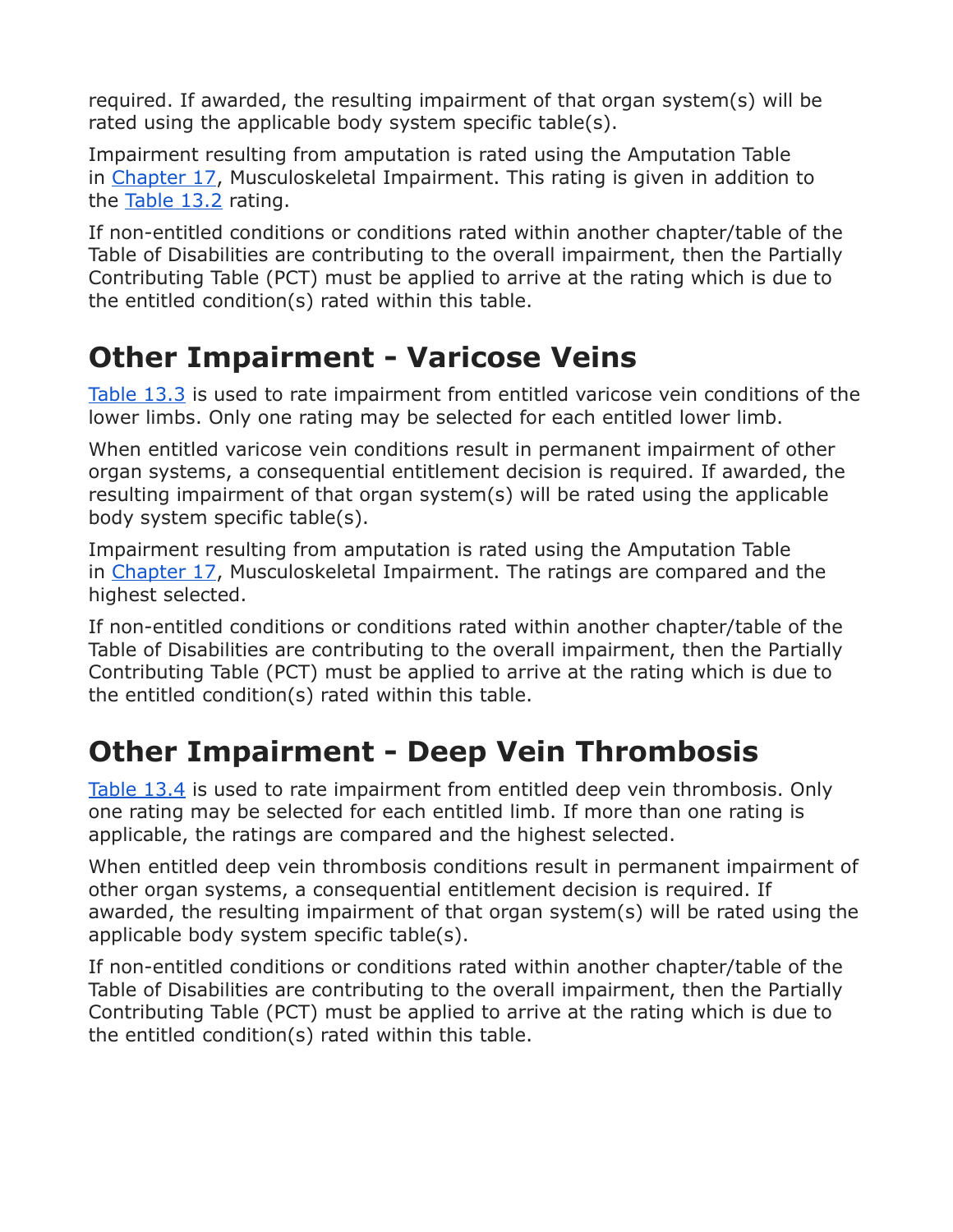## **Other Impairment - Aneurysms and Intravascular Conditions**

[Table 13.5](https://www.veterans.gc.ca/eng/health-support/physical-health-and-wellness/compensation-illness-injury/disability-benefits/benefits-determined/table-of-disabilities/ch-13-2006#t05) is used to rate impairment from specific conditions that affect larger blood vessels. Only one rating may be selected for each entitled condition. If more than one rating is applicable for an entitled condition, the ratings are compared and the highest selected.

When entitled aneurysms and intra-vascular conditions result in permanent impairment of other organ systems, a consequential entitlement decision is required. If awarded, the resulting impairment of that organ system(s) will be rated using the applicable body system specific table(s).

If non-entitled conditions or conditions rated within another chapter/table of the Table of Disabilities are contributing to the overall impairment, then the Partially Contributing Table (PCT) must be applied to arrive at the rating which is due to the entitled condition(s) rated within this table.

## **Other Impairment - Raynaud's Disease/phenomenon**

[Table 13.6](https://www.veterans.gc.ca/eng/health-support/physical-health-and-wellness/compensation-illness-injury/disability-benefits/benefits-determined/table-of-disabilities/ch-13-2006#t06) is used to rate impairment from Raynaud's disease/phenomenon. Only one rating may be selected. If more than one rating is applicable, the ratings are compared and the highest selected.

For the purposes of [Table 13.6,](https://www.veterans.gc.ca/eng/health-support/physical-health-and-wellness/compensation-illness-injury/disability-benefits/benefits-determined/table-of-disabilities/ch-13-2006#t06) characteristic attacks of Raynaud's disease/phenomenon consist of sequential colour changes of the digits. One or more of the extremities may be involved. The attacks may be precipitated by exposure to cold or emotional upset and may last minutes to hours, sometimes with pain and parasthesias.

When entitled Raynaud's Disease/phenomenon results in permanent impairment of other organ systems, a consequential entitlement decision is required. If awarded, the resulting impairment of that organ system(s) will be rated using the applicable body system specific table(s).

If non-entitled conditions or conditions rated within another chapter/table of the Table of Disabilities are contributing to the overall impairment, then the Partially Contributing Table (PCT) must be applied to arrive at the rating which is due to the entitled condition(s) rated within this table.

## **Other Impairment - Frostbite, Immersion Foot, and Other Cold Injuries**

[Table 13.7](https://www.veterans.gc.ca/eng/health-support/physical-health-and-wellness/compensation-illness-injury/disability-benefits/benefits-determined/table-of-disabilities/ch-13-2006#t07) is used to rate impairment from frostbite, immersion foot, and other cold injuries. Only one rating may be selected for each affected area. If more than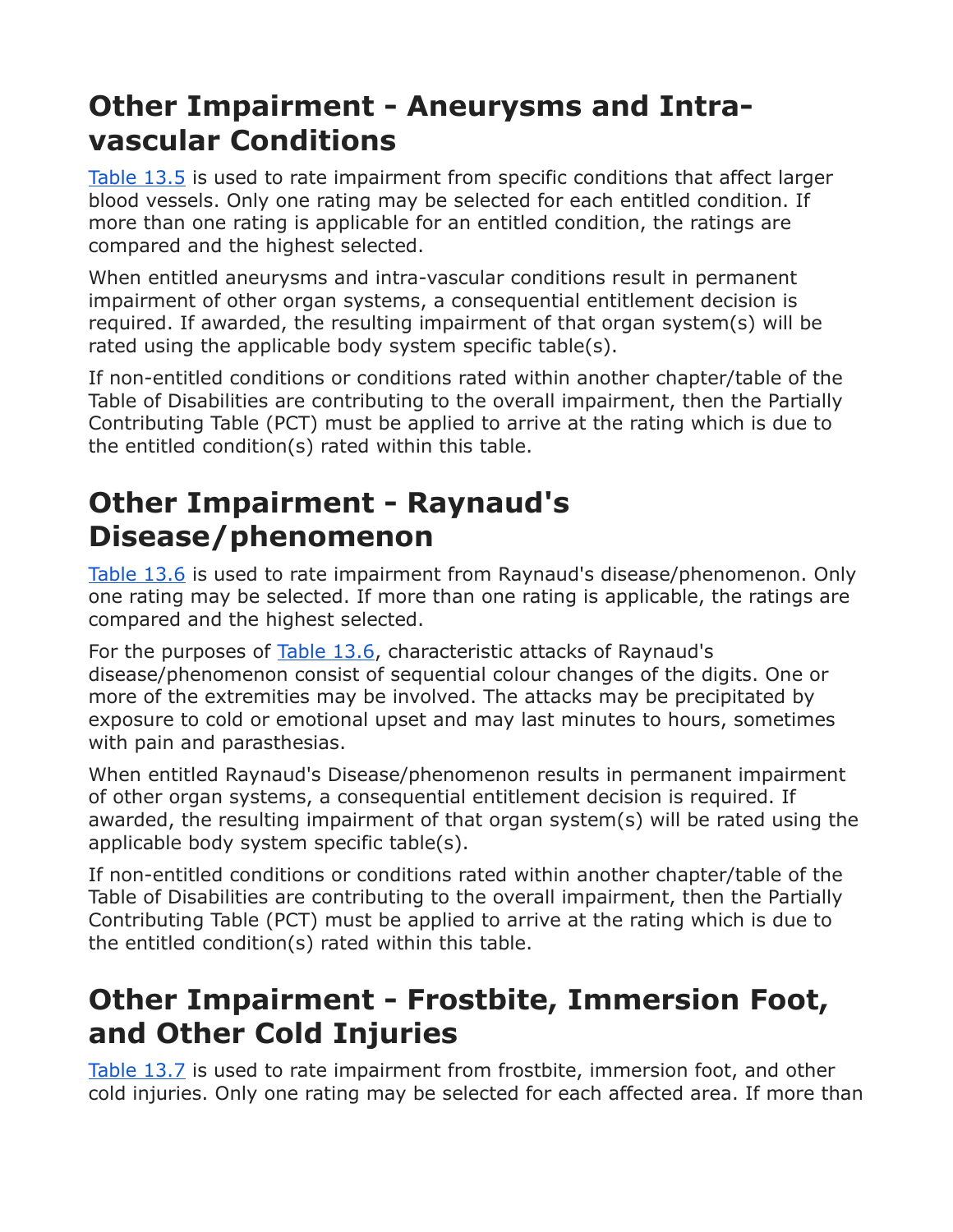one rating is applicable for an affected area, the ratings are compared and the highest selected.

When entitled frostbite, immersion foot and other cold injuries result in permanent impairment of other organ systems, a consequential entitlement decision is required. If awarded, the resulting impairment of that organ system(s) will be rated using the applicable body system specific table(s).

Impairment resulting from amputation is rated using the Amputation Table in [Chapter 17,](https://www.veterans.gc.ca/eng/services/after-injury/disability-benefits/benefits-determined/table-of-disabilities/ch-17-2006) Musculoskeletal Impairment. The ratings are compared and the highest selected.

If non-entitled conditions or conditions rated within another chapter/table of the Table of Disabilities are contributing to the overall impairment, then the Partially Contributing Table (PCT) must be applied to arrive at the rating which is due to the entitled condition(s) rated within this table.

# **Table 13.1 - Other Impairment - Hypertension**

Only one rating may be given from Table 13.1. If more than one rating is applicable, the ratings are compared and the highest selected.

Each bullet (•) represents one criterion. In order for a rating to be established for Table 13.1, only one criterion must be met at a level of impairment for that rating to be selected.

Table 13.1 - Other Impairment - Hypertension

| <b>Rating</b> | <b>Criteria</b>                                                                                                                                                                                                                                                                              |
|---------------|----------------------------------------------------------------------------------------------------------------------------------------------------------------------------------------------------------------------------------------------------------------------------------------------|
| Four          | • Hypertension requiring regular medication with diastolic<br>pressure 99 mmHq or less; or<br>• Hypertension requiring regular medication with systolic pressure<br>159 mmHq or less.                                                                                                        |
| <b>Nine</b>   | • Hypertension with a diastolic pressure consistently at 100<br>mmHg or higher, but less than 110 mmHg, despite regular<br>medication; or<br>• Hypertension with a systolic pressure consistently at 160 mmHg                                                                                |
| Thirteen      | or higher, but less than 180 mmHg, despite regular medication.<br>• Hypertension with a diastolic pressure consistently at 110<br>mmHq or higher despite regular medication; or<br>• Hypertension with a systolic pressure consistently at 180 mmHq<br>or higher despite regular medication. |
|               | .                                                                                                                                                                                                                                                                                            |

### **Steps to Determine the Hypertension Impairment Assessment**

•Step 1: Determine the rating from [Table 13.1](https://www.veterans.gc.ca/eng/health-support/physical-health-and-wellness/compensation-illness-injury/disability-benefits/benefits-determined/table-of-disabilities/ch-13-2006#t01) (Other Impairment - Hypertension).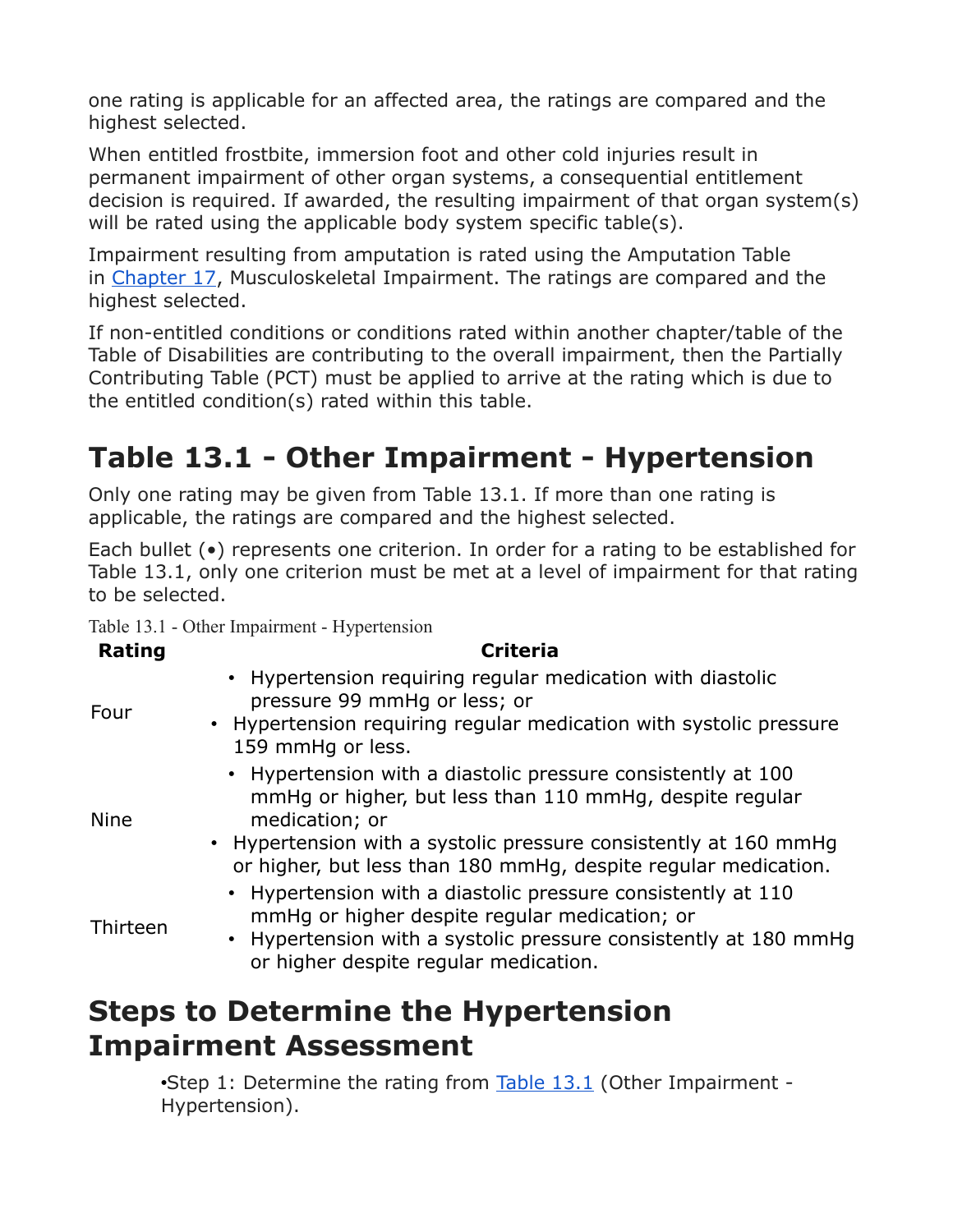•Step 2: Does the Partially Contributing Table apply? If yes, apply to Step 1 rating.

•Step 3: Determine the Quality of Life rating.

•Step 4: Add the ratings at Step 2 and Step 3.

•Step 5: If partial entitlement exists, apply to Step 4 rating.

This is the Disability Assessment.

## **Table 13.2 - Other Impairment - Peripheral Vascular Arterial Disease**

Only one rating may be given from Table 13.2. If more than one rating is applicable, the ratings are compared and the highest selected. The lower limbs are considered as one functional unit for the purposes of this table.

Each bullet (•) represents one criterion. In order for a rating to be established for Table 13.2, all criteria designated at that rating level must be met.

Table 13.2 - Other Impairment - Peripheral Vascular Arterial Disease

| Rating      | <b>Criteria</b>                                                                                                    |
|-------------|--------------------------------------------------------------------------------------------------------------------|
| Nil         | • No intermittent claudication or rest pain or nocturnal pain.                                                     |
| Ten         | • Intermittent claudication after walking more than 200 meters at<br>normal pace.                                  |
| Twenty      | • Intermittent claudication after walking less than 200 meters but<br>greater than 25 meters at normal pace.       |
| Thirty      | • Intermittent claudication after walking less than 25 meters at<br>normal pace or pain at rest or nocturnal pain. |
| Thirty-five | • Ulceration secondary to peripheral vascular arterial disease<br>involving one lower limb.                        |
| Forty-five  | • Ulceration secondary to peripheral vascular arterial disease<br>involving both lower limbs.                      |
|             |                                                                                                                    |

Peripheral vascular arterial disease of the upper extremities is rare and will be rated on individual merits.

## **Table 13.3 - Other Impairment - Varicose Veins**

Only one rating may be given from Table 13.3 for each entitled lower limb. If more than one rating is applicable for an entitled lower limb, the ratings are compared and the highest selected.

If ratings are possible from Table 13.3 and [Table 13.4,](https://www.veterans.gc.ca/eng/health-support/physical-health-and-wellness/compensation-illness-injury/disability-benefits/benefits-determined/table-of-disabilities/ch-13-2006#t04) the ratings are compared and the highest rating is selected for each entitled lower limb.

Each bullet (•) represents one criterion. In order for a rating to be established for Table 13.3, only one criterion must be met at a level of impairment for that rating to be selected.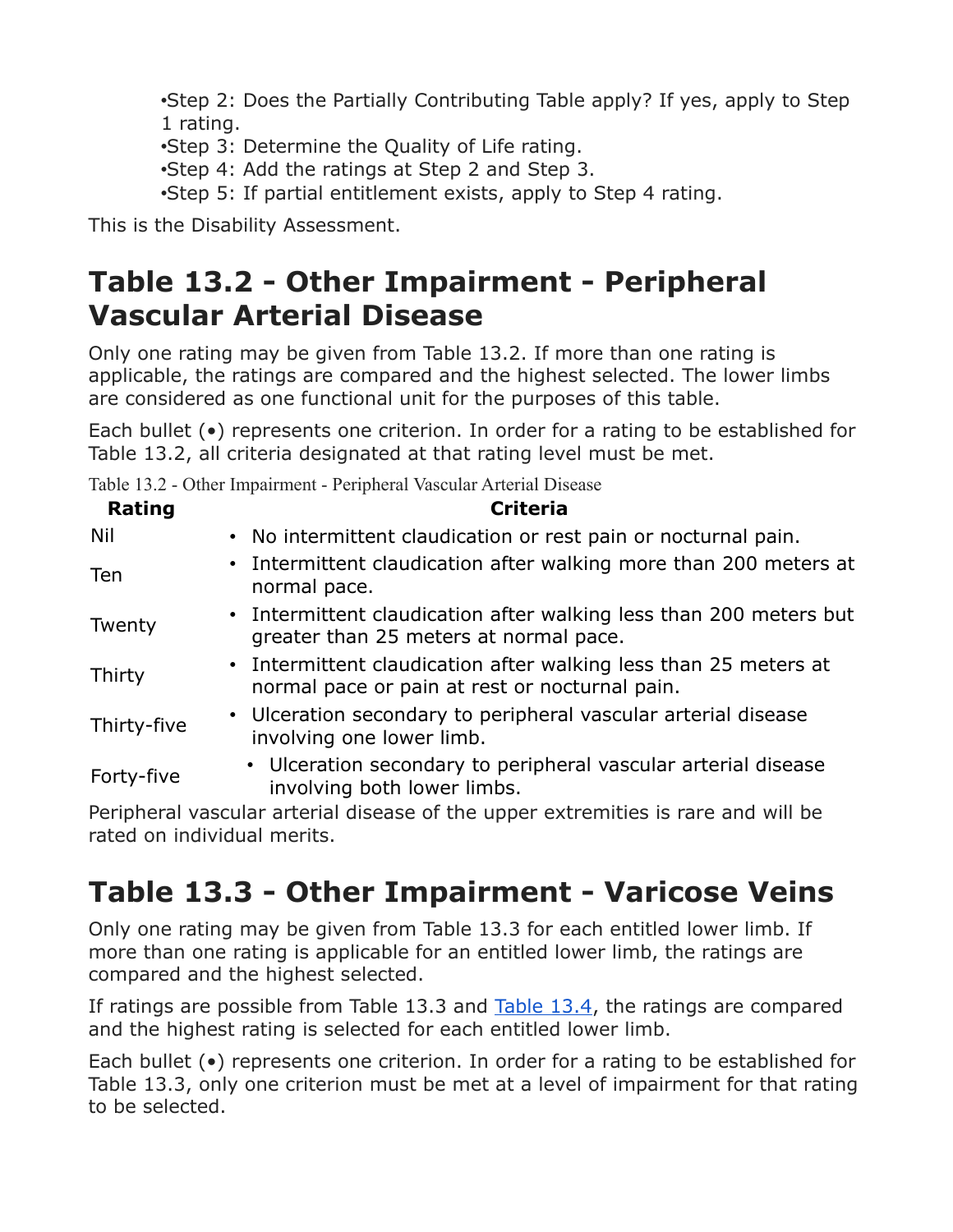Table 13.3 - Other Impairment - Varicose Veins

| <b>Rating</b> | <b>Criteria</b>                                                                                                  |
|---------------|------------------------------------------------------------------------------------------------------------------|
| Two           | • Varicose veins that are disfiguring but without edema or skin<br>changes $*$ ; or                              |
|               | • Daily discomfort.                                                                                              |
| <b>Six</b>    | • Varicose veins with edema or skin changes* without ulceration.                                                 |
| <b>Nine</b>   | • Varicose veins with edema and skin changes* with healed<br>ulceration or ulcer of less than 6 months duration. |
| Thirteen      | • Varicose veins with edema and skin changes* with active<br>ulceration of greater than 6 months duration.       |
|               | $*$ Clin changes may include drynass, scaling, bronzing or atrophy                                               |

Skin changes may include dryness, scaling, bronzing or atrophy.

## **Table 13.4 - Other Impairment - Deep Venous Thrombosis (D.V.T.)**

Only one rating may be given from Table 13.4 for each entitled lower limb. If more than one rating is applicable for an entitled lower limb, the ratings are compared and the highest selected.

If ratings are possible from [Table 13.3](https://www.veterans.gc.ca/eng/health-support/physical-health-and-wellness/compensation-illness-injury/disability-benefits/benefits-determined/table-of-disabilities/ch-13-2006#t03) and Table 13.4, the ratings are compared and the highest selected for each entitled lower limb.

Each bullet (•) represents one criterion. In order for a rating to be established for Table 13.4, only one criterion must be met at a level of impairment for that rating to be selected.

Table 13.4 - Other Impairment - Deep Venous Thrombosis (D.V.T.)

| Rating      | <b>Criteria</b>                                                                                                                                                      |
|-------------|----------------------------------------------------------------------------------------------------------------------------------------------------------------------|
| Nil         | • One episode of D.V.T. with no sequelae.                                                                                                                            |
| <b>Nine</b> | • D.V.T. requiring greater than 1 year thromboprophylaxis; or<br>• Post-thrombotic leg syndrome with edema and pain.                                                 |
| Thirteen    | • Post-thrombotic leg syndrome with edema, pain and ulceration;<br>or<br>• Recurrent D.V.T. or pulmonary embolus secondary to D.V.T. while<br>on thromboprophylaxis. |

Deep vein thrombosis of the upper extremities is rare and will be assessed on individual merits.

## **Table 13.5 - Other Impairment - Aneurysms and Intra-Vascular Conditions**

Only one rating may be given for each entitled condition from Table 13.5. If more than one rating is applicable for an entitled condition, the ratings are compared and the highest selected.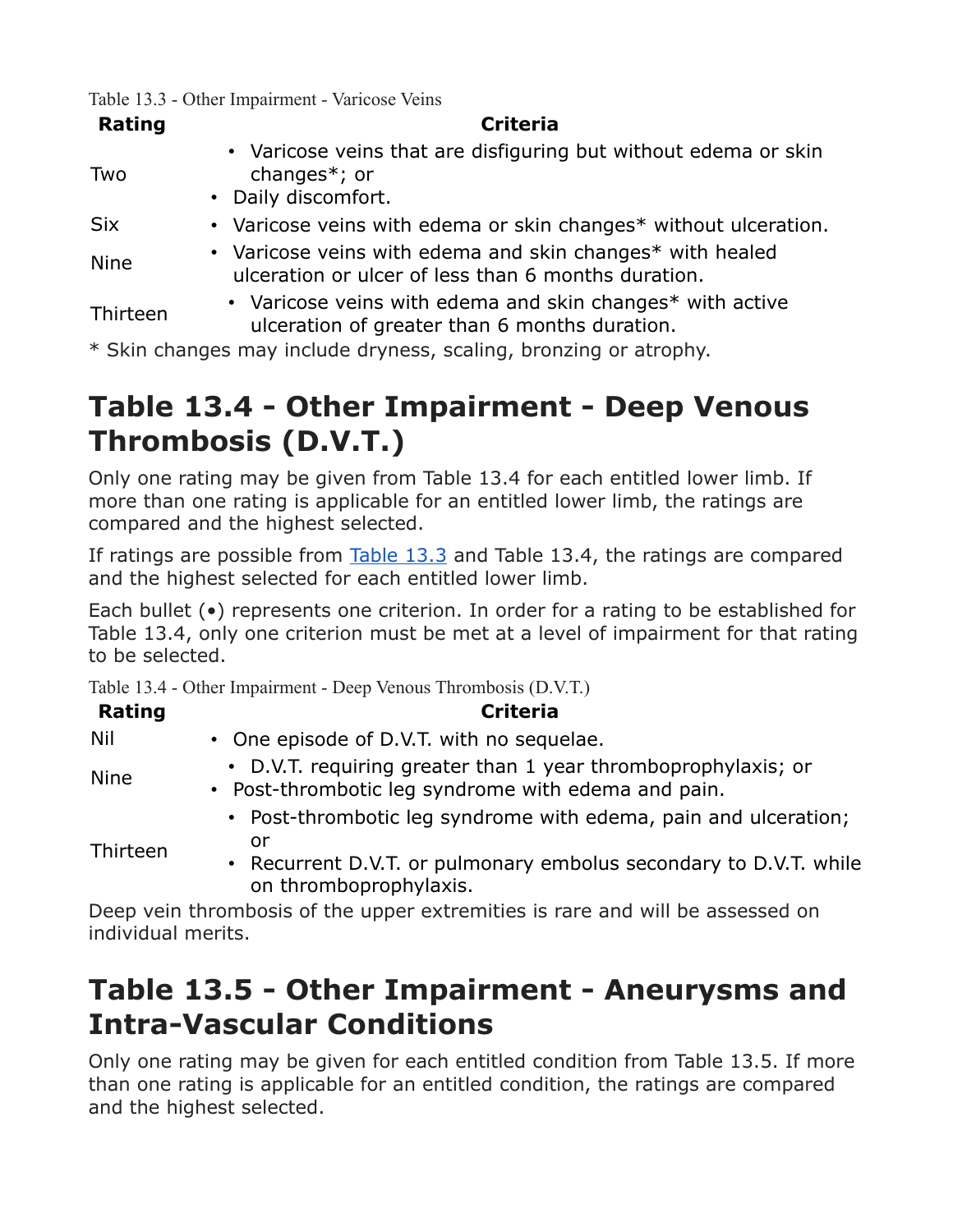Each bullet (•) represents one criterion. In order for a rating to be established for Table 13.5, only one criterion must be met at a level of impairment for that rating to be selected.

Table 13.5 - Other Impairment - Aneurysms and Intra-Vascular Conditions

| <b>Rating</b> | <b>Criteria</b>                                                                                                                                                                     |
|---------------|-------------------------------------------------------------------------------------------------------------------------------------------------------------------------------------|
| Nil           | • Embolus successfully treated with no sequelae.                                                                                                                                    |
| Two           | • Cerebral aneurysm, asymptomatic; or<br>• Aortic aneurysm of diameter less than 6 cm; or<br>• Aortic aneurysm surgically corrected; or<br>• Iliac or femoral or carotid aneurysms. |
| <b>Nine</b>   | • Embolus requiring continuous thromboprophylaxis medication;<br>or<br>• Iliac or femoral or carotid conditions requiring continuous<br>thromboprophylaxis medication.              |
| Thirteen      | • Aortic aneurysm of 6 cm or more which is inoperable $*$ .                                                                                                                         |
|               | $*$ Inonorable refers to the situation where surgery cannot be performed due to                                                                                                     |

Inoperable refers to the situation where surgery cannot be performed due to general poor health.

## **Table 13.6 - Other Impairment - Raynaud's Disease/Phenomenon**

Only one rating may be given from Table 13.6. If more than one rating is applicable, the ratings are compared and the highest selected.

Each bullet (•) represents one criterion. In order for a rating to be established for Table 13.6, all criteria designated at that rating level must be met.

Table 13.6 - Other Impairment - Raynaud's Disease/Phenomenon

| Rating      | <b>Criteria</b>                                                                                                |  |  |  |
|-------------|----------------------------------------------------------------------------------------------------------------|--|--|--|
| One         | • Characteristic* attacks occurring less than once per week.                                                   |  |  |  |
| Four        | • Characteristic* attacks occurring one to three times per week.                                               |  |  |  |
| <b>Nine</b> | • Characteristic* attacks occurring four to six times per week.                                                |  |  |  |
| Thirteen    | • Characteristic* attacks occurring at least daily.                                                            |  |  |  |
| Twenty-one  | • Characteristic* attacks and the presence of digital ulcers with<br>or without fat pad necrosis and erosions. |  |  |  |

\* Characteristic attacks, for the purpose of this table, consist of sequential colour changes of the digits of one or more extremities lasting minutes to hours, sometimes with pain and parasthesias, and precipitated by exposure to cold or by emotional upset.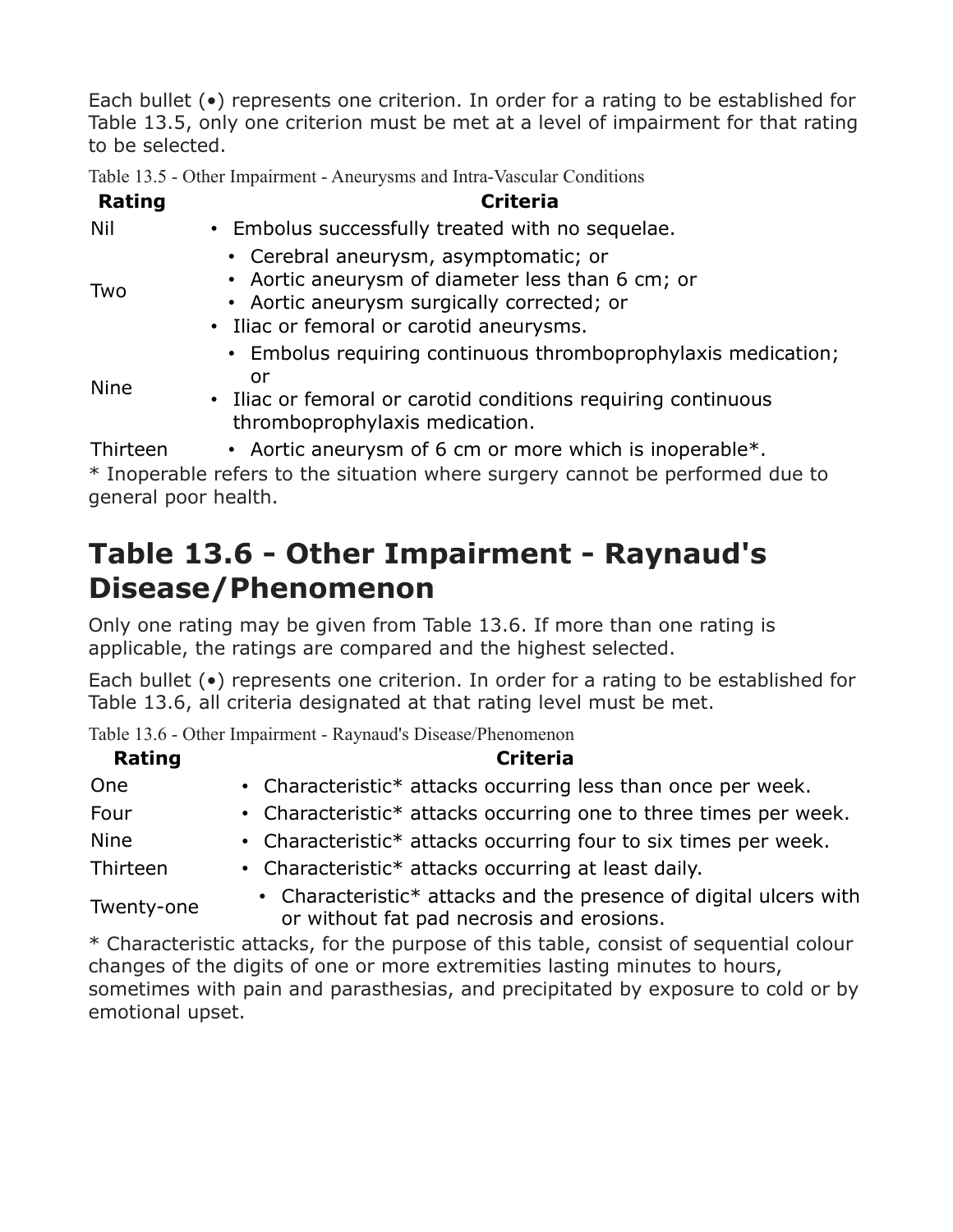# **Table 13.7 - Other Impairment - Frostbite, Immersion Foot, and Other Cold Injuries**

Only one rating may be given from Table 13.7 for an affected area. A separate rating may be given for the head and each limb. If more than one rating is applicable for an affected area, the ratings are compared and the highest selected.

Each bullet (•) represents one criterion. In order for a rating to be established for Table 13.7, only one criterion must be met at a level of impairment for that rating to be selected.

Table 13.7 - Other Impairment - Frostbite, Immersion Foot, and Other Cold Injuries

| <b>Rating</b> | <b>Criteria</b>                                                                                                                                                                                                                                                                                |
|---------------|------------------------------------------------------------------------------------------------------------------------------------------------------------------------------------------------------------------------------------------------------------------------------------------------|
| Two           | • Mild hypersensitivity to cold exposure manifested by<br>pain/discomfort, colour change and/or changes in sensation.                                                                                                                                                                          |
| Four          | • Moderate hypersensitivity to cold exposure manifested by<br>pain/discomfort, colour change and/or changes in sensation.                                                                                                                                                                      |
| <b>Nine</b>   | • Moderate hypersensitivity to cold exposure manifested by<br>pain/discomfort, colour change and/or changes in sensation with<br>permanent skin or nail changes; or<br>• Severe hypersensitivity to cold exposure manifested by<br>pain/discomfort, colour change and/or changes in sensation. |

Frostbite of areas, other than the head and extremities, is rare and will be assessed on individual merits.

## **Steps to Determine the Vascular Impairment Assessment**

•Step 1: Determine the rating from [Table 13.2](https://www.veterans.gc.ca/eng/health-support/physical-health-and-wellness/compensation-illness-injury/disability-benefits/benefits-determined/table-of-disabilities/ch-13-2006#t02) (Other Impairment - Peripheral Vascular Arterial Disease).

Note: The lower limbs are considered as one functional unit for rating purposes within [Table 13.2.](https://www.veterans.gc.ca/eng/health-support/physical-health-and-wellness/compensation-illness-injury/disability-benefits/benefits-determined/table-of-disabilities/ch-13-2006#t02)

•Step 2: If an amputation results from peripheral vascular arterial disease an additional rating is taken from the amputation table within the Musculoskeletal Impairment chapter. Ratings from [Table 13.2](https://www.veterans.gc.ca/eng/health-support/physical-health-and-wellness/compensation-illness-injury/disability-benefits/benefits-determined/table-of-disabilities/ch-13-2006#t02) and the amputation rating are added.

•Step 3: Does the Partially Contributing Table apply? If yes, then apply to the rating at Step 2.

•Step 4: Determine the Quality of Life rating.

•Step 5: Add the ratings at Step 3 and Step 4.

•Step 6: If partial entitlement exists, apply to the Step 5 rating.

This is the Disability Assessment for peripheral vascular arterial disease.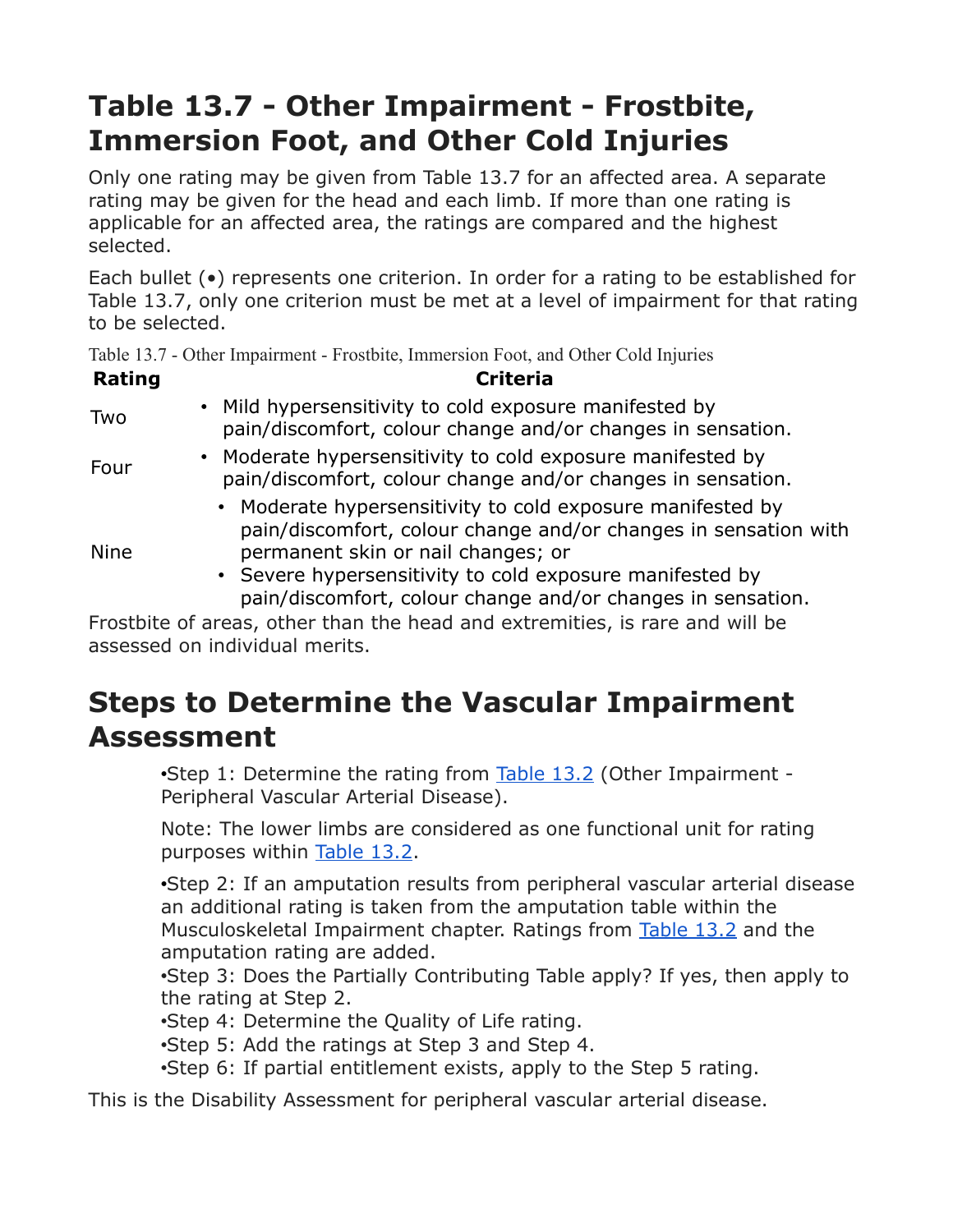•Step 7: Determine the rating(s) from  $Table 13.3$  (Other Impairment -Varicose Veins).

•Step 8: Does the Partially Contributing Table apply, If yes, then apply to the rating(s) at Step 7.

•Step 9: Determine the Quality of Life rating for each lower limb (if applicable).

•Step 10: Add rating(s) at Step 8 and Step 9 for each leg.

•Step 11: If partial entitlement exists, apply to Step 10 rating(s).

Note: If amputation as a result of varicose veins right leg and varicose veins left leg is to be assessed, a rating is taken from the amputation table within [Chapter 17,](https://www.veterans.gc.ca/eng/services/after-injury/disability-benefits/benefits-determined/table-of-disabilities/ch-17-2006) Musculoskeletal Impairment. Ratings from the amputation table and the Step 11 rating are compared and the highest selected.

This is the Disability Assessment for varicose veins.

•Step 12: Determine rating(s) from  $Table 13.4$  (Other Impairment - Deep Vein Thrombosis).

•Step 13: Does the Partially Contributing Table apply? If yes, then apply to the rating(s) at Step 12.

•Step 14: Determine the Quality of Life rating for each lower limb (if applicable).

•Step 15: Add ratings at Step 13 and Step 14.

•Step 16: If partial entitlement exists, apply to the Step 15 rating(s).

This is the Disability Assessment for deep vein thrombosis right leg and deep vein thrombosis left leg.

•Step 17: If ratings are applicable from both [Table 13.3](https://www.veterans.gc.ca/eng/health-support/physical-health-and-wellness/compensation-illness-injury/disability-benefits/benefits-determined/table-of-disabilities/ch-13-2006#t03) and [13.4,](https://www.veterans.gc.ca/eng/health-support/physical-health-and-wellness/compensation-illness-injury/disability-benefits/benefits-determined/table-of-disabilities/ch-13-2006#t04) ratings from Step 11 and Step 16 are compared and the highest rating selected with one rating for each entitled lower limb.

This is the Disability Assessment varicose veins and deep vein thrombosis

• Step 18: Determine the rating from [Table 13.5](https://www.veterans.gc.ca/eng/health-support/physical-health-and-wellness/compensation-illness-injury/disability-benefits/benefits-determined/table-of-disabilities/ch-13-2006#t05) (Other Impairment -Aneurysms and Intra - Vascular Conditions).

•Step 19: Does the Partially Contributing Table apply? If yes, then apply to the rating(s) at Step 18.

•Step 20: Determine the Quality of Life rating.

•Step 21: Add ratings at Step 19 and Step 20.

•Step 22: If partial entitlement exists, apply to the Step 21 rating.

This is the Disability Assessment for Aneurysms and intra- vascular conditions.

•Step 23: Determine the rating from [Table 13.6](https://www.veterans.gc.ca/eng/health-support/physical-health-and-wellness/compensation-illness-injury/disability-benefits/benefits-determined/table-of-disabilities/ch-13-2006#t06) (Other Impairment - Raynaud's Disease/Phenomenon).

•Step 24: Does the Partially Contributing Table (PCT) apply? If yes, apply to Step 23 rating(s).

•Step 25: Determine the Quality of Life rating.

•Step 26: Add the ratings at Step 24 and Step 25.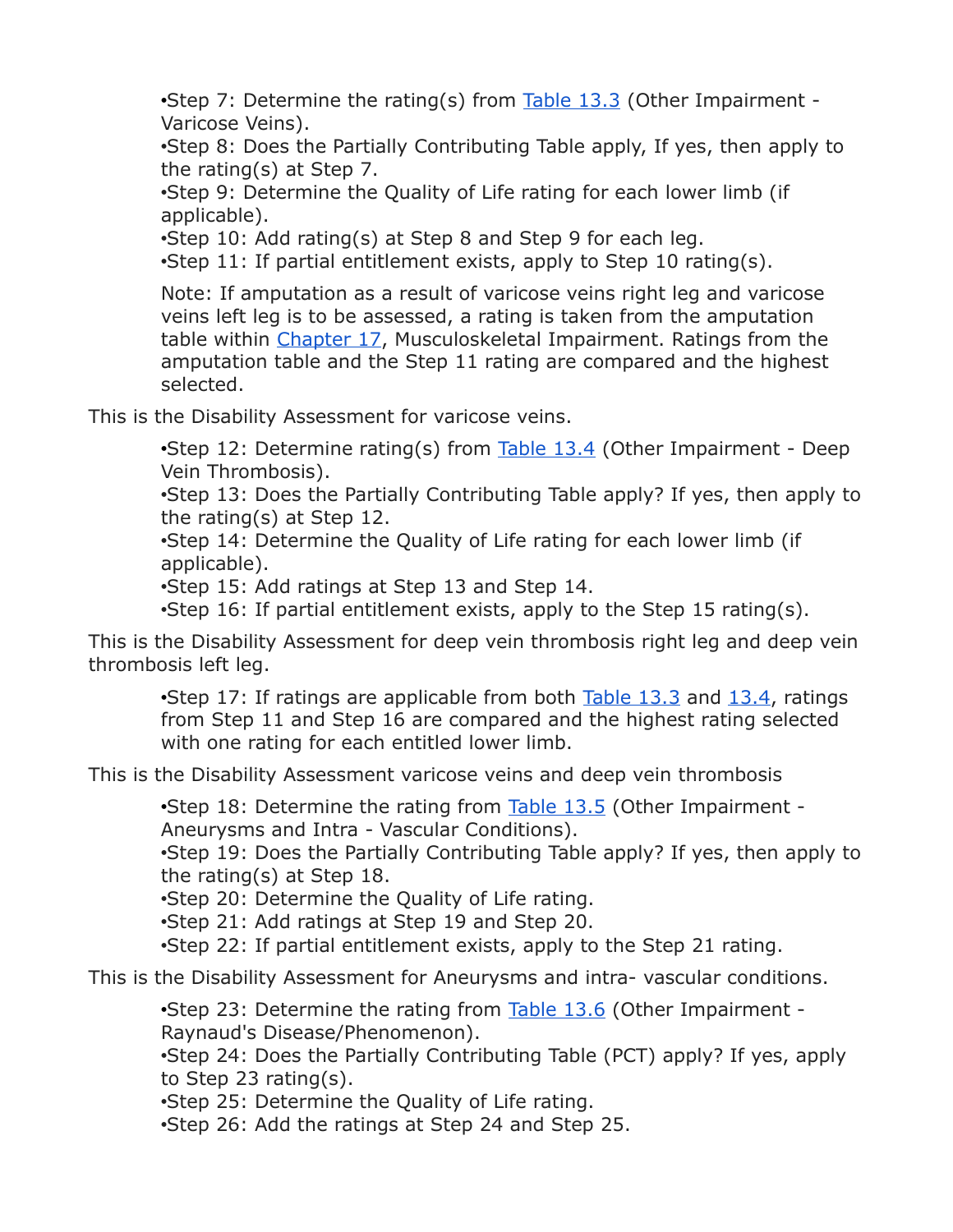•Step 27: If partial entitlement exists, apply to the Step 26 rating.

This is the Disability Assessment for Raynaud's Disease/Phenomenon conditions.

•Step 28: Determine rating(s) from [Table 13.7](https://www.veterans.gc.ca/eng/health-support/physical-health-and-wellness/compensation-illness-injury/disability-benefits/benefits-determined/table-of-disabilities/ch-13-2006#t07) (Other Impairment - Frostbite, Immersion Foot, and Other Cold Injuries).

Note: One rating may be given for each entitled, affected area.

Note: If amputation results from frostbite, immersion foot or other cold injuries, a rating is also selected from the applicable amputation table within Chapter 17, Musculoskeletal Impairment. The applicable rating from the amputation table and the rating at Step 28 are compared and the highest selected.

•Step 29: Does the Partially Contributing Table apply? If yes, apply to each applicable rating in Step 28 above.

•Step 30: Determine the Quality of Life rating for each applicable entitled area.

•Step 31: Add applicable ratings at Step 29 and Step 30.

•Step 32: If partial entitlement exists, apply to each applicable rating at Step 31 above.

This is the Disability Assessment for frostbite, immersion foot or other cold injuries.

#### **STAY IN TOUCH WITH THESE CF NEWSPAPERS**

#### **Base/Wing — Newspaper**

| 14 Wing Greenwood — The Aurora   | 17 Wing Winnipeg - The Voxair                     |
|----------------------------------|---------------------------------------------------|
| 22 Wing North Bay - The Shield   | $CFB$ Halifax $-$ The Trident                     |
| 4 Wing Cold Lake - The Courier   | $CFB$ Edmonton $-$ The Western<br><b>Sentinel</b> |
| CFB Esquimalt - The Lookout      | CFB Valcartier - The Adsum                        |
| CFSU Ottawa - The Guard          | CFB Kingston - Garrison News                      |
| $CFB Shilo$ – The Shilo Staq     | $CFB$ St Jean $-$ The Servir                      |
| 19 Wing Comox - The Totem Times  | 3 Wing Bagotville - The Vortex                    |
| 8 Wing Trenton - The Contact     | $CFB$ Borden $-$ The Citizen                      |
| CFB Petawawa - The Petawawa Post |                                                   |

#### **IN THE NEWS**

[Un déploiement visible, mais discret](http://sm1.multiview.com/t/gcH1AAgbaBPWL4EjQK-J6CRQiWaaCCyFQRUoaaaaCCyBQ3DC-7aa?n=7_w7xC~amp;X=zYjVxUtmlckfj~25y6Vkfr.hkn~amp;r=5z~amp;r=)